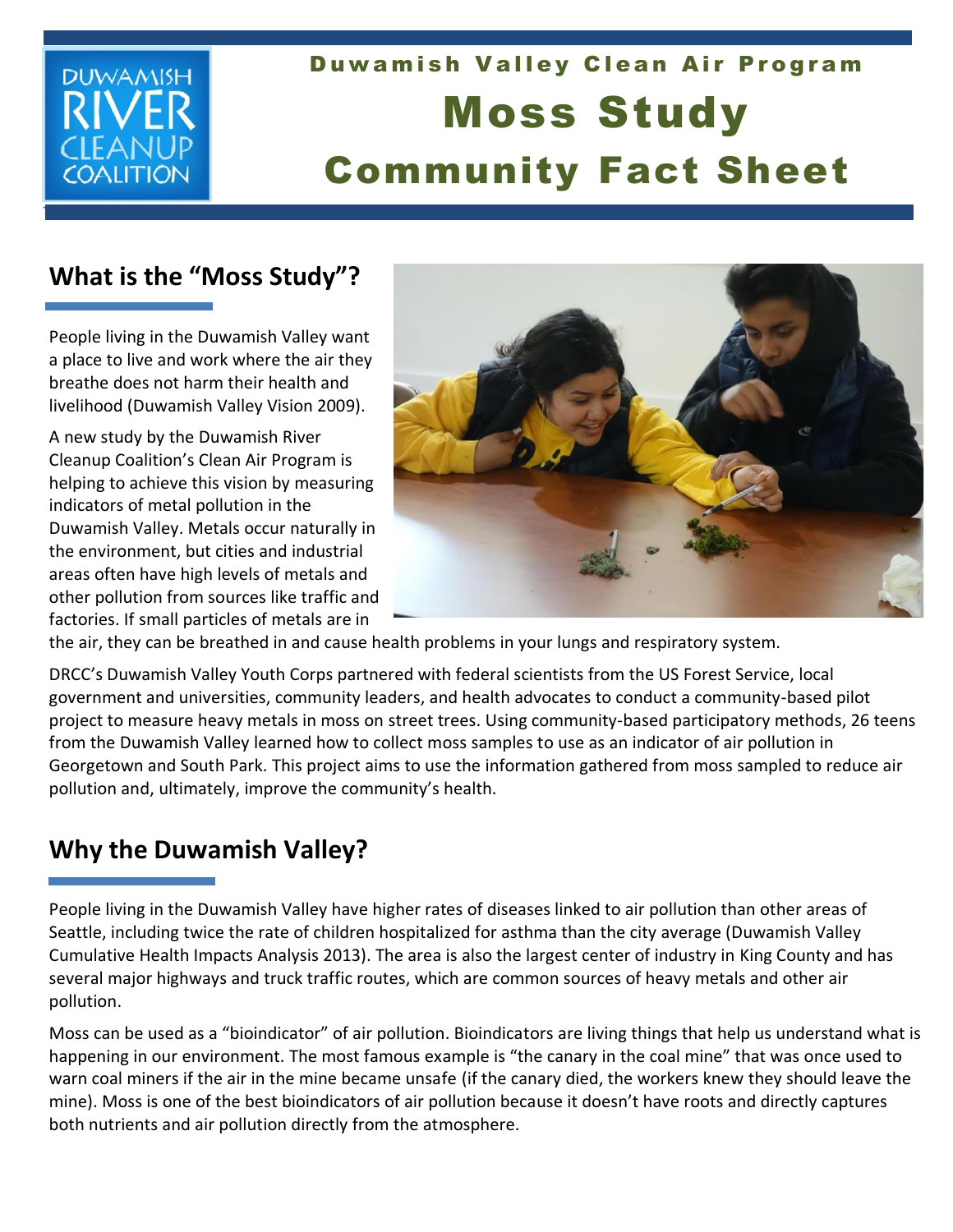#### **Who is conducting the study?**

The US Forest Service partnered with the Duwamish Valley Youth Corps to collect tree moss samples to use as bioindicators of air pollution in communities of the Duwamish Valley. Supporting partners included the Duwamish Infrastructure Restoration Team (DIRT Corps), Just Health Action, Street Sound Ecology, City of Seattle's Office of Sustainability and Environment, Western Washington University's Huxley College of the Environment, and the University of Washington's Department of Environmental and Occupational Health.

The purpose of this project is to investigate if local community partners, with guidance from the scientists on the team, could collect and prepare moss samples to be analyzed for heavy metals. If successful, the results would be used as a screening tool to provide guidance for additional air quality monitoring in the Duwamish Valley, and to inform mitigation strategies that can be used to protect the health of people who work and live in the area.

#### **What have we learned?**

Trained local youth from Duwamish Valley Youth Corps collected 80 samples from moss on trees in a grid covering South Park and Georgetown in 2019. Scientists collected an additional 20 samples to compare to the samples collected by the Youth Corps. All samples were analyzed for 25 heavy metals and other elements in a US Forest Service laboratory. The main findings from the project were:



Figure 1. Moss accumulates Particulate Matter (PM) air pollution and provides an inexpensive screening tool for mapping air quality and directing new monitoring efforts.

- 1. The samples collected by the youth were consistent with the samples collected by the scientists, demonstrating that *trained youth could collect reliable scientific samples*;
- 2. Levels of Arsenic, Chromium, Cobalt and Lead in moss sampled in the Duwamish Valley were higher than similar studies of moss in Seattle area parks and in residential areas of Portland, Oregon – *Arsenic and Chromium were generally twice as high as in Portland*;
- 3. *Metal concentrations found in the samples were highest in the industrial areas of South Park and Georgetown*, especially along the Duwamish River, and lower in the residential areas.

The greatest difference between levels of metals in moss in the Duwamish Valley and levels seen in previous studies were for arsenic and chromium. The figures below show maps of the arsenic and chromium data and a "scatterplot" figure showing how the Duwamish Valley data for these two metals compares to the Seattle parks and Portland studies.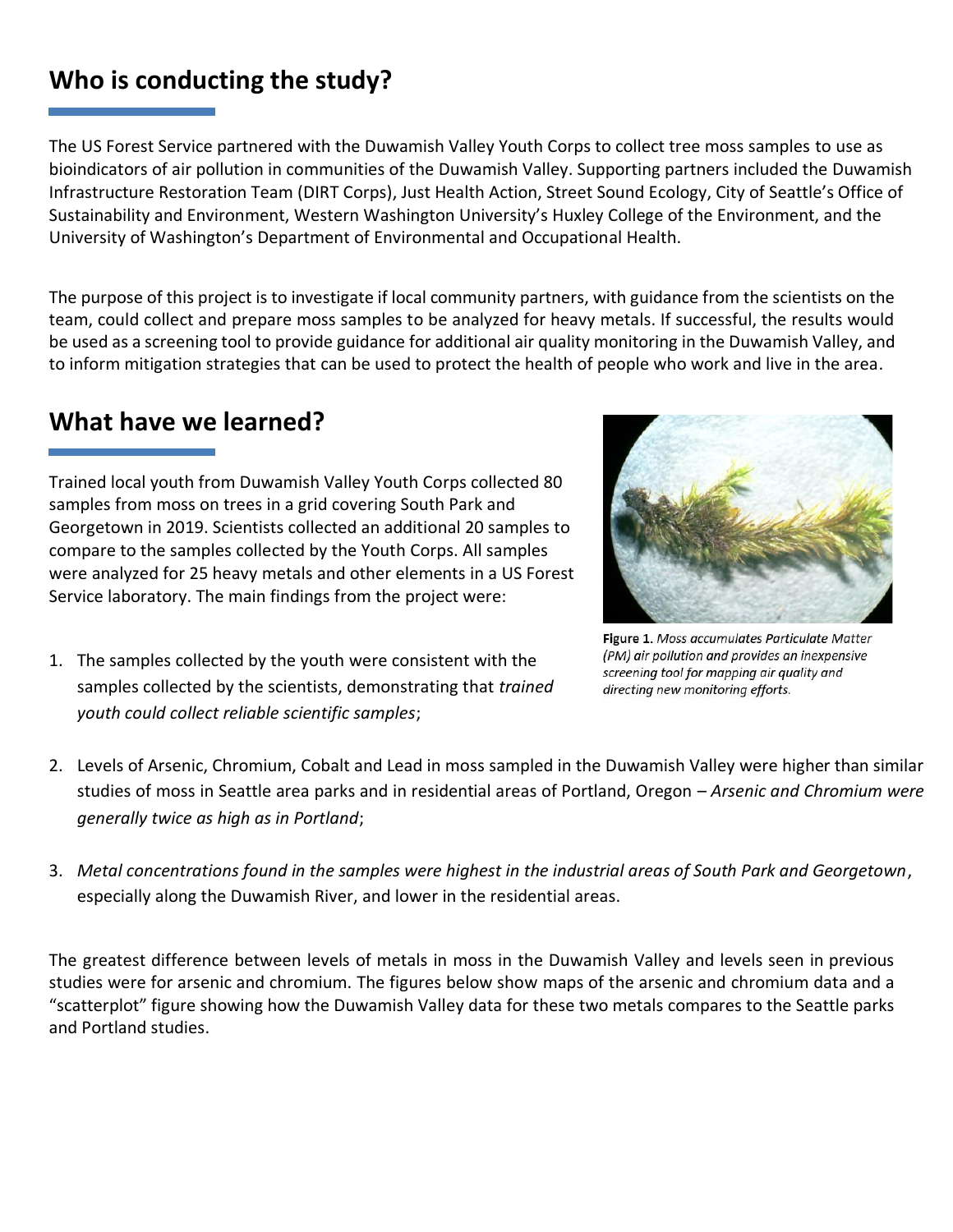

**Figure 2:** *The light dots show where moss samples with lower concentrations of arsenic and chromium were collected; the concentration increases as the dots get darker, with "outliers" in red. The blue areas are industrial and the brown areas are residential.*



**Figure 3:** *Samples from Seattle parks are shown in green, from Portland residential areas in blue, and from the Duwamish Valley in orange. The average concentration of chromium in moss in Georgetown and South Park was 11.1 mg/kg – more than double the average of 4.6 mg/kg found in Portland and nearly triple the average found in Seattle Parks (3.9 mg/kg). In addition, 98 percent and 94 percent of the Georgetown and South Park chromium and arsenic concentrations in moss, respectively, were higher than the average in residential Portland.*